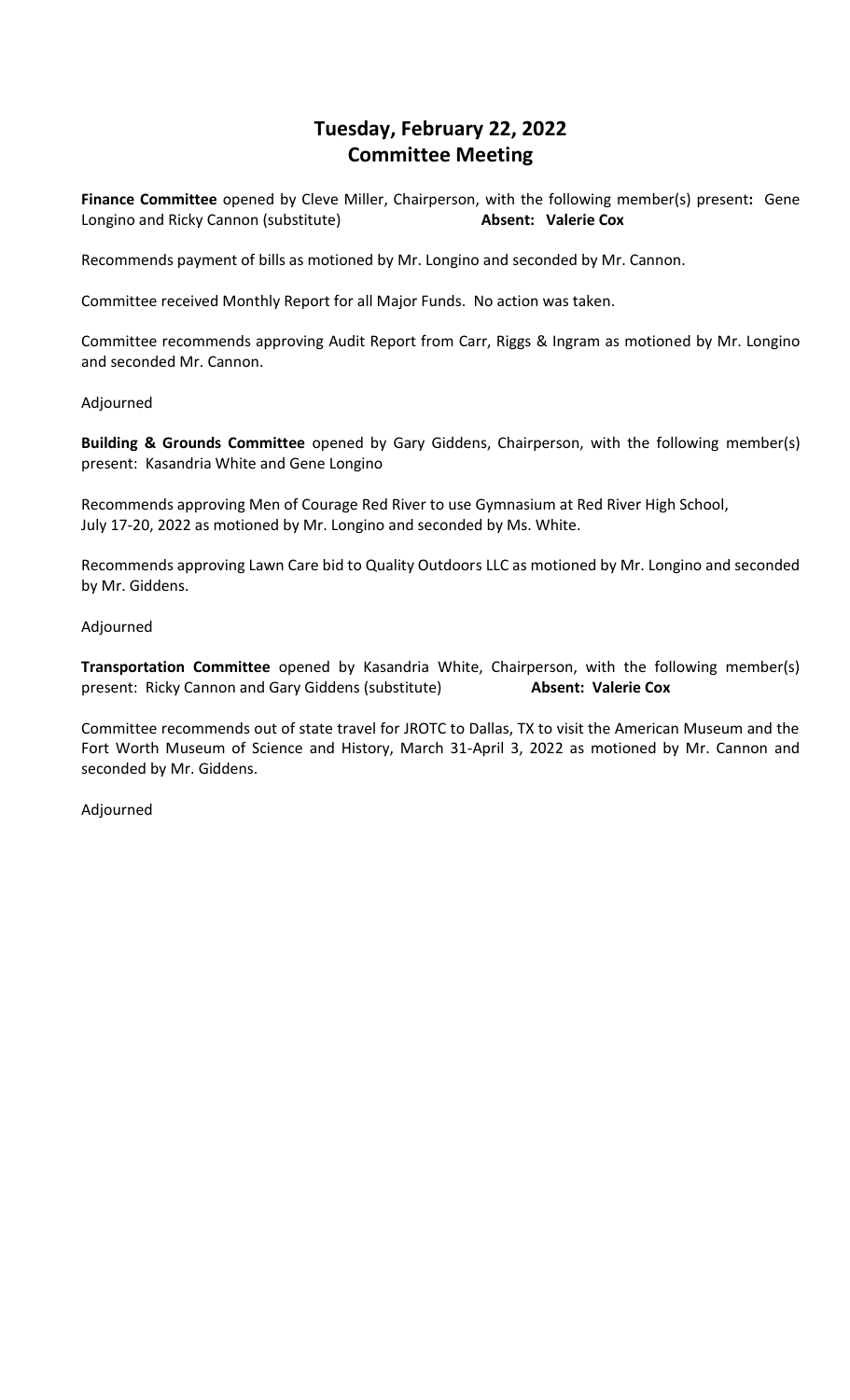# **Red River Parish School District Board Meeting Tuesday, February 22, 2022 @ 4:30 PM**

The **Red River Parish School Board** met in session **Tuesday, February 22, 2022** for Committee and Regular Board Meeting with the following members present: Gary Giddens, Gene Longino, Susan Taylor, Richard Cannon, Cleve Miller, and Kasandria White **Absent: Valerie Cox**

The meeting was opened by Ms. Taylor, President of the Board with Prayer, Pledge of Allegiance and Mission Statement led by Mr. Miller.

## **Mission Statement**: **Red River Parish Schools Provide Excellent Education: Every Child, Every Day, Whatever It Takes!**

Board voted to approve the agenda of February 22, 2022 as motioned by Mr. Miller and seconded Mr. Giddens. Motion carried.

Board voted to approve minutes of January 18, 2022 as motioned by Ms. White and seconded Mr. Cannon. Motion carried.

Board recognized Superintendent's Highlights

# **VFW Students of the Month for December and January Red River Elementary** Drake Stevenson Travis Dowden **Red River Junior High School** Ke'asha Clark Porter Williamson **Red River Academic Academy** Tae'lor Thomas **Red River High School** Ghadeer Hizam Samuel Tates

#### **Recognition of Quality Ford Kid(s) of the Month**

La'Ivyanna Mobley Elizabeth Thomas

Board received the following policy updates for approval, March 14, 2022. No action was taken.

- **GBRHA** Sabbatical Leave
- **IDFAA** Athletic & Extracurricular Activity Drug Screening

Board approved School Calendar FY 2023 as motioned by Mr. Giddens and seconded by Mr. Cannon. Motion carried.

Board approved Consent Agenda as motioned by Mr. Miller and seconded by Mr. Cannon. Motion carried.

# **A. Finance Committee – Cleve Miller, Chairperson**

- 1. To approve pay
- 2. To receive Monthly Report for all Major Funds from Mr. David Jones, Business Manager
- 3. To receive Audit Report from Carr, Riggs, & Ingram, LLC

#### **B. Building & Grounds Committee – Gary Giddens, Chairperson**

- 1. To approve Men of Courage Red River to use Gymnasium at Red River High School, July 17-20, 2022
- 2. Approve Lawn Care Bid from Quality Outdoor LLC

# **C. Transportation Committee – Kasandria White, Chairperson**

1. To approve out of state travel for JROTC to Dallas, TX to visit the American Airlines Museum and the Fort Worth Museum of Science and History, March 31-April 3, 2022